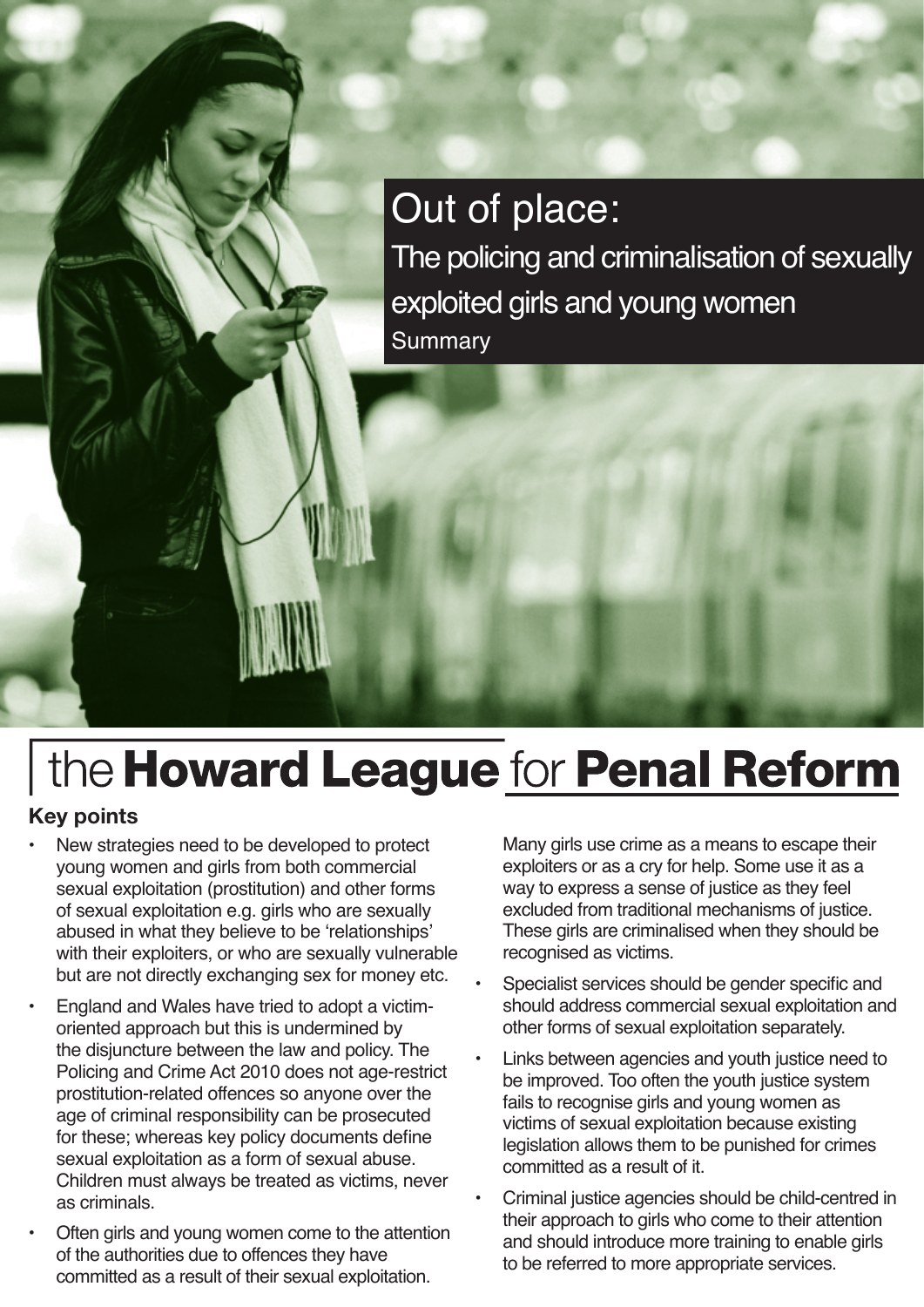#### **Introduction**

England and Wales have a victim and childoriented approach to girls' involvement in prostitution. The Sexual Offences Act 2003 and two key policy documents have framed this approach. *Safeguarding Children in Prostitution*  (Department of Health and Home Office, 2000) and *Safeguarding Children and Young People from Sexual Exploitation* (Department of Children, Schools and Families (DCSF), 2009) instruct all agencies that sexual exploitation is a form of sexual abuse and that any interventions should be based on a young person's needs.

The Sexual Offences Act 2003 provides a set of offences for dealing with the commercial sexual exploitation of anyone under the age of 18. Yet *Safeguarding Children and Young People from Sexual Exploitation* (DCSF, 2009) also notes that a child (i.e. anyone over the age of ten) can still be prosecuted for a variety of prostitutionrelated offences, including persistently soliciting and loitering for the purposes of prostitution (see Section 16 of the Policing and Crime Act 2010 which replaced Section 1 of the Street Offences Act 1959).

For adults, persistence is demonstrated when two officers bear witness to the activity and issue a non-statutory 'prostitutes' caution'. There is no similar guidance for children beyond the DCSF statement that:

Although the offence remains available for under 18s, this guidance echoes the message included in the earlier version that the criminal law is rarely an effective or appropriate response to children and young people under the age of 18 found loitering or soliciting for the purposes of prostitution and that the responsibility for the sexual exploitation of children or young people lies with the abuser: either the person who pays for sex, in some way, or the person who grooms the child and/or organises the exploitation (DCSF, 2009).

This has become known as the 'persistent returners' clause'. This clause permits law enforcement and criminal justice agencies to bring charges against children and young people for prostitution-related offences on the basis that some children and young people might freely and knowingly be involved in exchanging sex for money.

It means that the victim and child-oriented approach to sexual exploitation adopted by England and Wales is framed within a wider criminal justice approach that still retains the capacity to criminalise children as a result of their sexual exploitation.

#### **Research aims, data and analysis**

The overarching aim of this research was to find out if sexually exploited girls and young women were being criminalised for behaviour linked to their sexual exploitation and how this was happening. Further aims were to describe the links between sexual exploitation and offending, and the links between specialist exploitation services working with girls and youth justice agencies. The study also aimed to examine processes that might help explain the (potential) criminalisation of sexually exploited girls and young women.

In order to address the aims two datasets were collected. The first was a national survey of individuals and organisations who were members of the National Working Group for Sexually Exploited Children and Young People<sup>1</sup>. The survey asked participants to describe local issues and focused on the links between sexual exploitation services and youth justice agencies.

The second dataset was a series of in-depth, detailed interviews with specialist services and police constabularies in three areas of England and Wales. Both of these datasets were supplemented by Freedom of Information requests which asked for records of proceedings of all those found guilty of soliciting and loitering for the purposes of prostitution by age from 1990 – 2011. The data was analysed thematically and the analysis was supported by a review of existing literature and policy documents.

#### **Measuring the extent and prevalence of sexual exploitation**

In the last five years there has been a proliferation of reports from researchers, campaigning groups, children's charities and other NGOs commenting on the UK's crisis in protecting girls from sexual abuse and exploitation. They promote the view that the problem is large, hidden and growing. Yet the official statistics show that fewer than 400 individuals were charged with abuse of a child through sexual exploitation or sexual grooming in the year 2010–11. The gap between media and NGO reports and the official statistics arguably results from:

the lack of any robust methods for counting sexual exploitation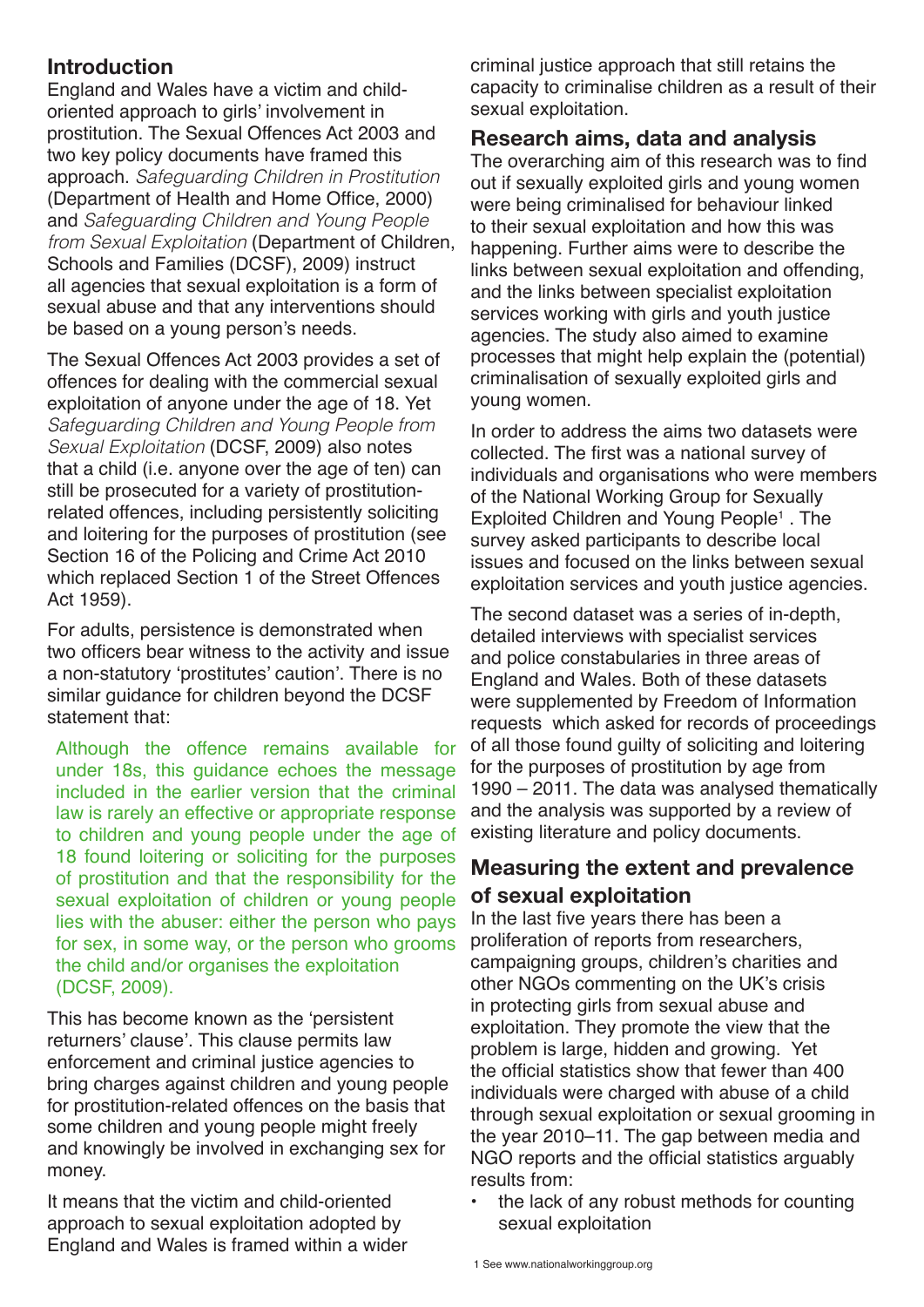- the political purchase that sexual exploitation has in terms of grabbing headlines
- broader changes in relation to how commercial sexual exploitation takes place (i.e. a shift from formal street-based prostitution to indoor and/or informal social group based sexual encounters)
- changes to the ways prostitution is policed.

Since the introduction of *Safeguarding Children Involved in Prostitution* (Department of Health and Home Office, 2000) which recommended that children are not in the first instance criminalised, there have only been 46 cases of under 18s found guilty of persistent soliciting or loitering.

No robust data sources exist which can adequately identify the prevalence of sexual exploitation or how many sexually exploited girls and young women are being criminalised for law breaking which, whilst not soliciting or loitering, is nevertheless connected to their sexual exploitation.

#### **Key legislation and policy**

The legal and policy frameworks operate within vastly different definitions of sexual exploitation. The legal framework uses the term 'commercial sexual exploitation' to refer to children's exploitation in prostitution or pornography. *Safeguarding Children and Young People from Sexual Exploitation* (DCSF, 2009) adopted a very broad definition that focuses on vulnerability:

Sexual exploitation of children and young people under 18 involves exploitative situations, contexts and relationships where young people (or a third person or persons) receive 'something' (e.g. food, accommodation, drugs, alcohol, cigarettes, affection, gifts, money) as a result of them performing, and/or another or others performing on them, sexual activities.

The policy framework does not provide coherence in guiding the interventions of local authorities, third sector organisations or criminal justice agencies when dealing with the full range of issues in prostitution, commercial sexual exploitation and sexual exploitation. Practitioners and criminal justice agencies are responsible for protecting young people from an almost endless set of circumstances in which they might be experiencing exploitative sexual relationships. Yet, the legal framework that they can use to bring offenders to justice refers only to young people's commercial sexual exploitation.

#### **Models of practice and intervention**

The majority of services that provide for sexually exploited young women are alliances of multiagency partnerships between local authority social services and other statutory services working with children. Third sector non-statutory organisations are also actively engaged (e.g. Barnardo's and The Children's Society).

Non-statutory specialist agencies offer a range of services for statutory sector employees and work directly with young people, providing awareness, training and education.

The national survey indicated that few third sector specialist services or statutory specialist teams worked closely with youth justice agencies or fed into youth justice decision making processes. High levels of cooperation were reported between non-youth justice agencies where information was shared in order to better protect young women and to help facilitate the prosecution of their sexual exploiters. However, there was little evidence that specialist services had input into routine youth justice practices, such as risk assessments, pre-sentence reports and interventions as part of a court disposal.

While there is evidence of multi-agency partnerships between police, social services and non-statutory specialist services, there is little evidence of strong partnerships between nonstatutory specialist services and youth justice services, including youth offending teams or youth custody providers. There are notable exceptions to this general pattern, and those exceptions are almost always the result of a serious case review.

The lack of strong partnerships with youth justice has had a serious impact, meaning the context that surrounds girls and young women's law breaking is not taken into account by youth courts or youth justice services when there are breach proceedings. It means that much of the work of youth justice services to reduce these young women's risk of re-offending is possibly irrelevant due to failure to provide appropriate support.

#### **Kim's story**

'Kim', who is now 18 years old, is one of the youngest of seven children and still lives in her family home. When Kim was 14 years old, her father and oldest brother were in prison. Kim's mother and older siblings were rarely at home. Kim started 'partying' with older boys and men, often staying out very late and seldom going to school. No one reported her missing from home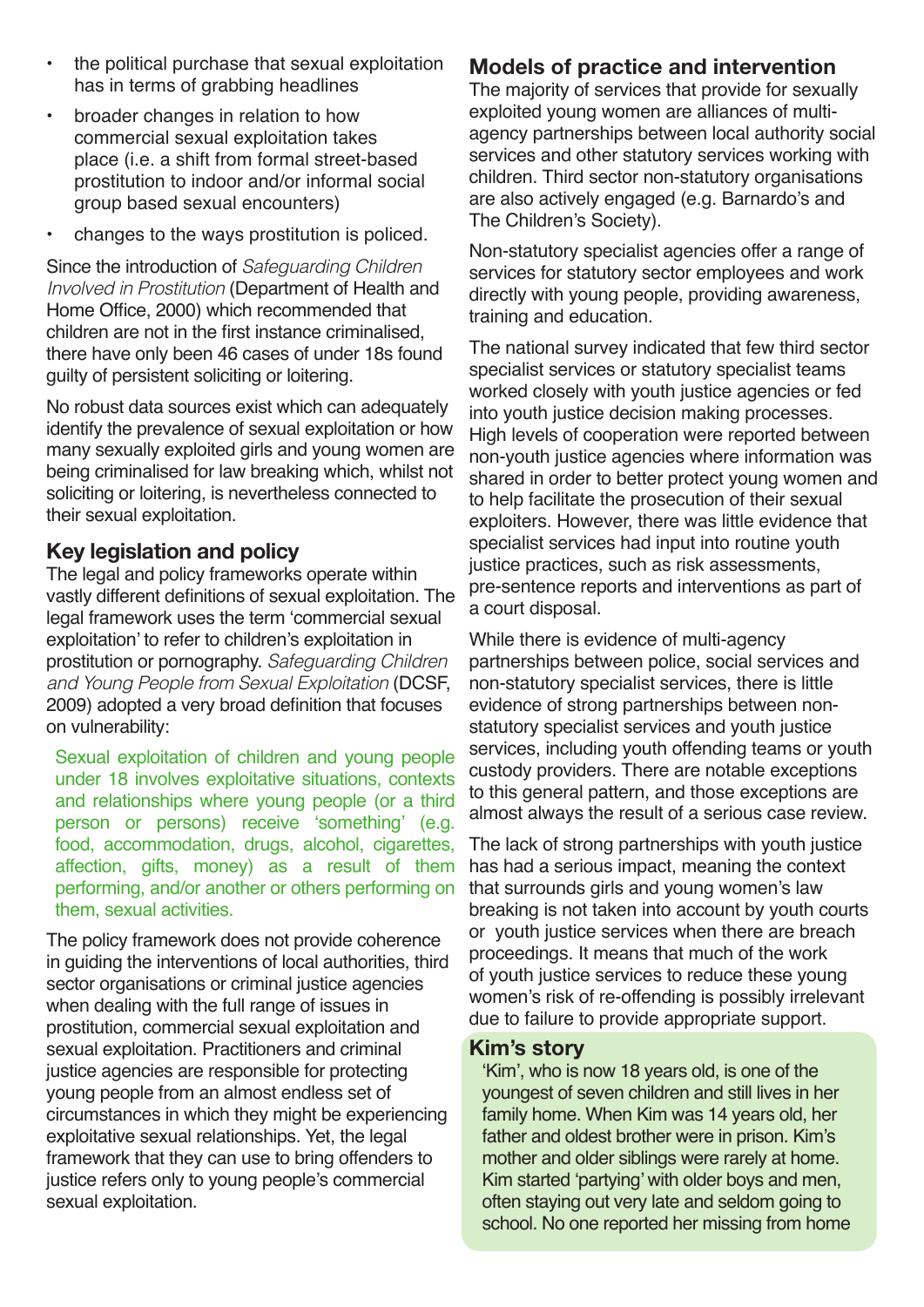despite the fact that she would often be gone until the very small hours of the morning. The school referred Kim to a specialist sexual exploitation service who started working with her on 'staying safe' and 'appropriate sexual relationships'. Her sexual exploitation case worker described her as "very difficult to engage" because at that time, she did not think there was anything wrong with what she was doing.

Her boyfriend would buy her alcohol, take her shopping and tell her he loved her. For Kim, this was the first time anyone paid attention to her. Kim's 'boyfriend' was 35 years old. The first time she got into trouble for breaking the law, Kim was 15 years old. Her neighbour accused her, on a popular social networking site, of being a 'slag' and Kim went to her house and got into a fight.

About a year later, when Kim was nearly 16 years old, she told the case worker that some time ago her boyfriend took her to a house in a neighbouring city to meet another man. That man took her shopping and wanted to have sex with her. Kim refused and she was raped. Although she told no one about the rape, Kim decided to stop seeing her boyfriend. She went back to partying, which meant hanging out with older boys, drinking, having a good time and exchanging sex for MDMA, MCAT, cannabis, or £5. She didn't think there was anything wrong with this.

By the time she was 18 years old, Kim was regularly exchanging sex for money, drugs and alcohol, had been raped several times by some of the older men she partied with and by the 'friends' of her older boyfriends. She also had several prosecutions for being drunk and disorderly, for criminal damage (against the car of one of the men who raped her), was regularly fighting with other girls and continuously breached her youth justice orders. All of this was indirectly related to Kim's sexual exploitation. Throughout Kim's passage through youth justice, no one knew about her sexual exploitation.

#### **Understanding the criminalisation of sexually exploited young women**

Official statistics confirm that sexually exploited girls and young women are not routinely arrested and charged with prostitution-related offences. However, there is anecdotal evidence which suggests that they are disproportionately criminalised for offending behaviour that is related to their vulnerabilities and their sexual exploitation.

Two of the key ways that practitioners are alerted to the fact that attention that needs to be paid to any particular young woman are (i) if a missing person report is filed about them and (ii) if they are seen 'hanging out' in places deemed inappropriate and dangerous.

One of the social conditions experienced by both sexually exploited girls and young women and children in prostitution is that they live their life in a manner that exposes them to a high degree of public policing. Economically and socially marginalised, often not in school, training or employment, they spend much of their leisure time in public places (parks, street corners, in front of or behind fast-food restaurants) 'hanging out'.

The out-of-doors public social life of teenagers has long been the cause of an intense social anxiety. Such governmental concerns with working class youth, their 'unrespectable' leisure activities and their links with crime and nuisance have arguably lead to a decade marked by the intensification of the surveillance and criminalisation of young people.

This means young women in places that are deemed 'typically' inappropriate and dangerous come to the attention of police and other agencies in ways that result in their criminalisation. In an effort to 'protect' these young women, police will often act to remove those deemed 'out of place' or 'ill-placed' using traditional policing methods.The consequence is that young women whose social lives take place outdoors and in public places are at far greater risk of being criminalised than those socially included young women who have the resources to conduct their leisure and social lives away from the attention of the police.

#### **Links between crime, criminalisation and sexual exploitation**

The complex links between crime, criminalisation and sexual exploitation are not easily accommodated by current models of multiagency partnership in which there are only limited links between youth courts, youth justice and specialist exploitation services. This is important as many sexually exploited young women have already had substantial support from children's services or sexual exploitation services, but have lacked appropriate support in terms of access to justice, housing and income.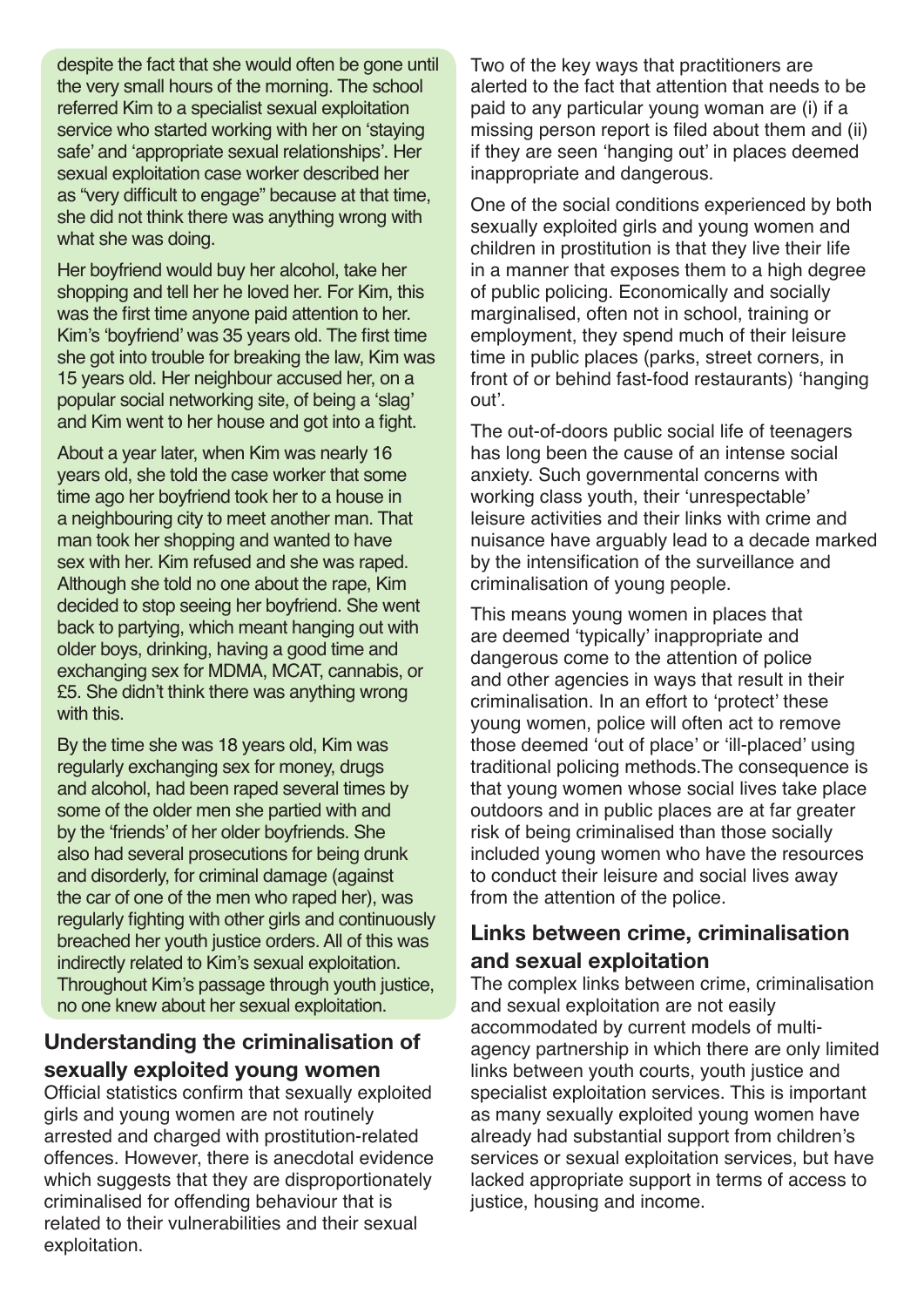Interviews with specialist service providers confirmed that the young women they came into contact with had often broken the law. In some cases these convictions were for public order offences that resulted from conflicts occurring within girls' friendship circles: conflicts which took place in public, whilst 'hanging out'. Shoplifting was the most common type of offending, driven by the need to obtain alcohol and drugs (a key coping strategy).

The context that shapes girls and young women's sexual exploitation is not, contrary to media reports, their existence in a state of sexual slavery. Rather the sexual exploitation takes place within the social context of friendships and relationships, albeit exploitative and occasionally coercive or violent. Within this context, girls will use crime as a resource to make themselves safe, knowing that in being arrested, they will be removed from the situation in which they find themselves, for example, shoplifting in front of security guards.

Some offending is also a means by which girls and young women obtain a measure of justice for the crimes committed against them. The most common story recounted by practitioners across the country was one in which a young woman would commit criminal damage against the property of her exploiters.

In this case, the link between sexual exploitation, crime and criminalisation is the way in which many sexually exploited young women are routinely denied access to formal justice. Where police and statutory agencies work hard to bring cases to justice,they often break down because of the difficulty of collecting robust evidence and because these young women are not seen as credible witnesses.

This denial of justice is a result of a number of important factors: (i) the gap between the broad definition in policy and the very specific definition of commercial sexual exploitation (ii) the gendered ideologies and age-related assumptions about sexual innocence which serve to shape how young women are perceived by critical decision makers (particularly when decisions are made about their 'reliability' as a witness) and (iii) the complexity of cases in terms of how they do (or do not) map against the Sexual Offences Act 2003.

#### **Conclusion**

The most critical finding of this report is the complete absence of the recognition in policy, law and practice of child prostitution. Whilst sexual exploitation may well be one component, there are some fundamental differences; not least the young person's own sense of agency.

Two decades of research has confirmed that many girls and young women become involved in prostitution for economic reasons. This is not to deny that young women in prostitution also experience highly exploitative relationships. It is simply to note that there are differences between sexual exploitation as defined in policy and young women's involvement in prostitution.

At the moment, sexual exploitation services and the police help young women understand that they are vulnerable. This ensures that they receive support to make different choices through direct work. This may provide a level of appropriate support for girls who go to parties, get drunk and have sex with older boys or find themselves involved with men who are keen to exploit them. However, it is unlikely to provide the level of support needed for girls who are engaged in the direct exchange of sex for money due to economic drivers. To be clear: the needs of the 16 year old girl who exchanges sex for a wrap of heroin or £15 are not the same as the needs of the 14 year old girl who has sex with a 35 year old man she believes to be her boyfriend in a hotel for cigarettes.

One particular concern is that in practice, it is perfectly possible that such young women can be prosecuted in the future for prostitution-related activities simply because the persistent returners' clause permits such prosecutions. It is only the exploitation or coercion of individuals and not the force of necessity that is recognised within current legal and policy frameworks.

The second key finding is that there are few links between specialist sexual exploitation services and youth justice. This means that there is limited scope for critical decision makers in youth justice to understand the specific circumstances and contexts that surround the criminalisation and offending of sexually exploited girls.

The third key finding is that the links between crime, criminalisation and sexual exploitation are not of a causal nature. Contemporary models of policing and dealing with sexual exploitation actually put in place the very conditions that generate a disproportionate rate of criminalisation. Police and agencies look out for girls in public places, deemed vulnerable and 'out of place'. Such intensive surveillance on young women's public leisure activities will mean that their less than law abiding behaviour is witnessed, with criminalising effects. Sexually exploited young women also resource